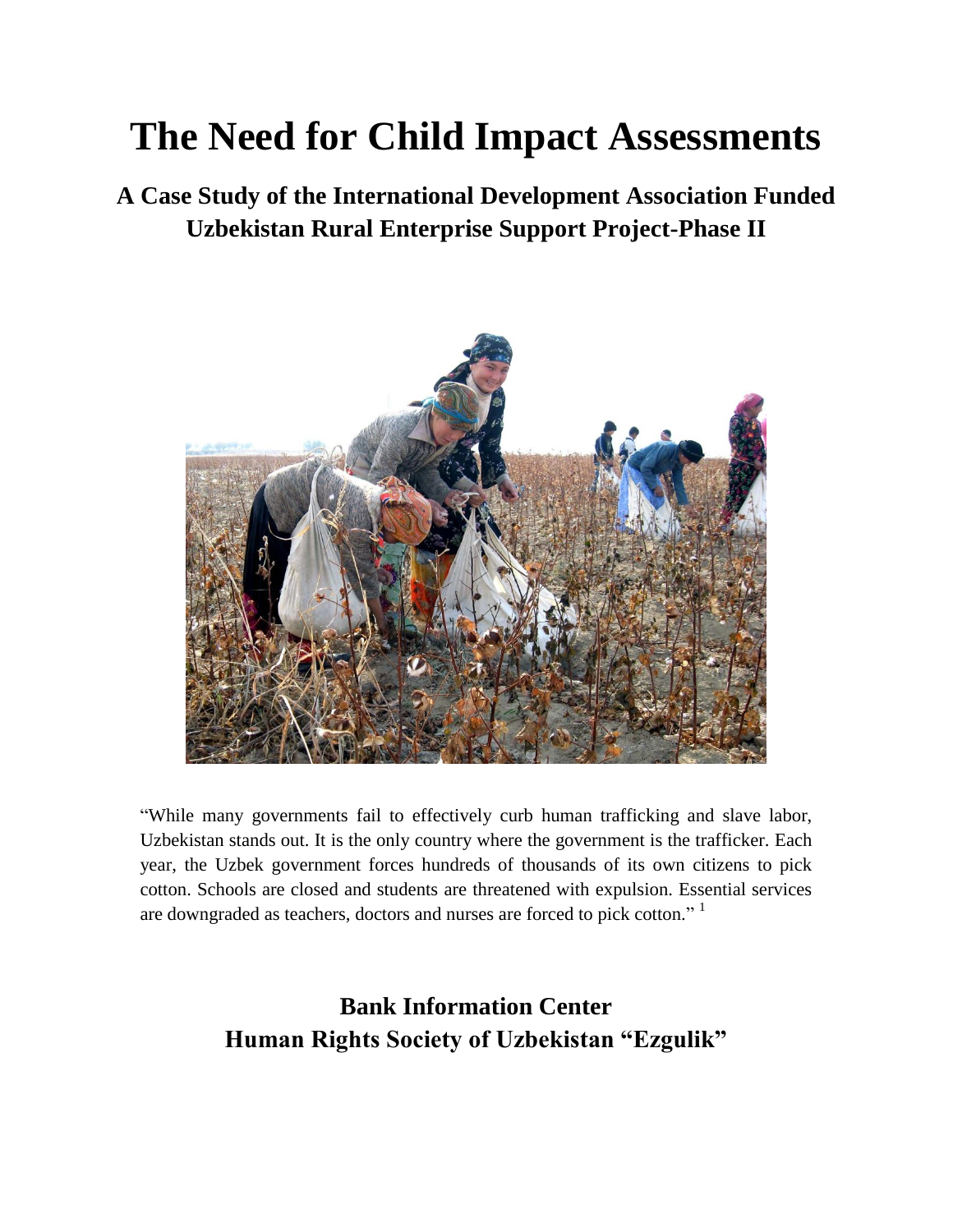# **Table of Contents**



Produced with the Support of:<br>Oak Foundation The Bernard van Leer Foundation

April 2013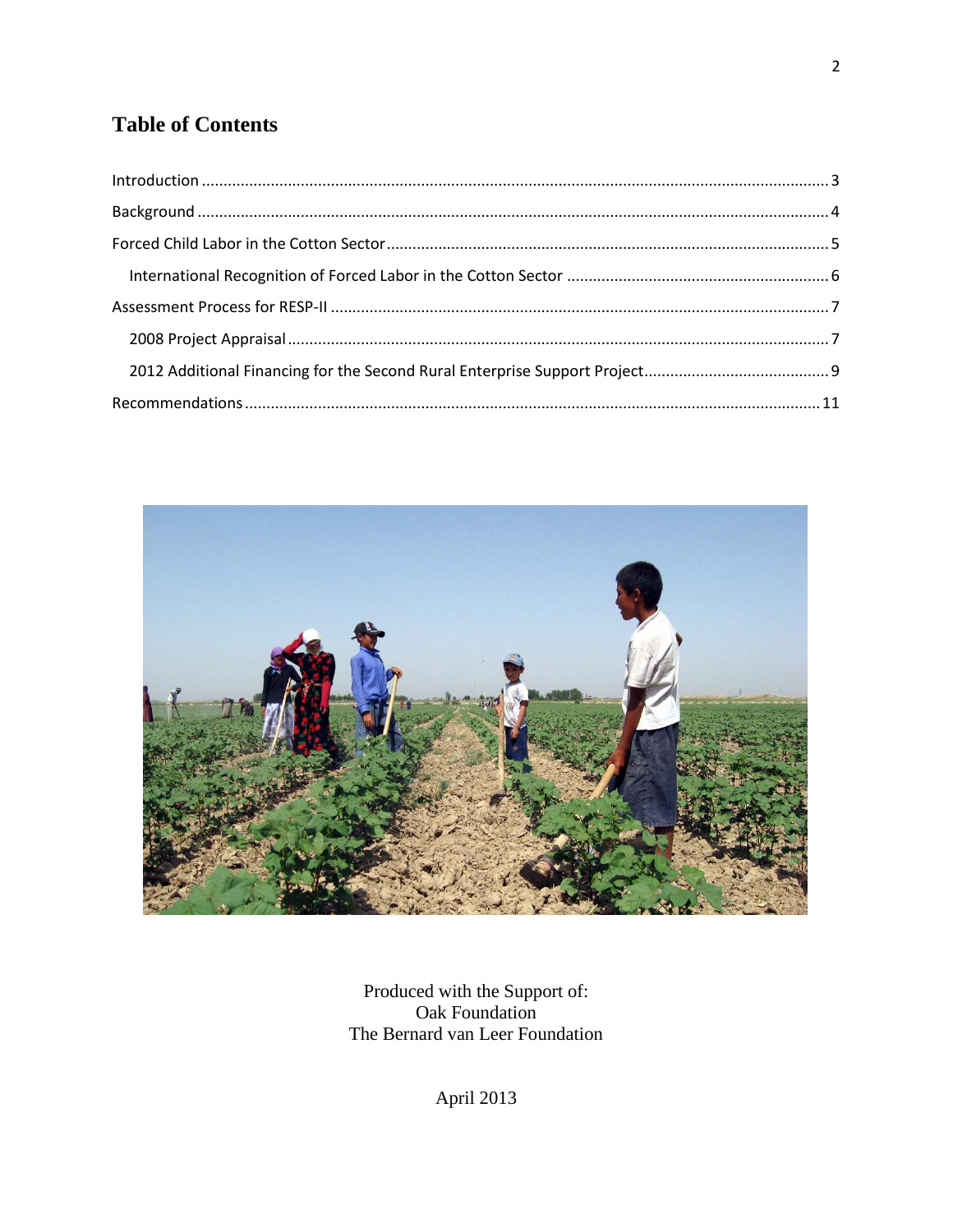# **Introduction**

<span id="page-2-0"></span>Forced child labor in the Uzbek agriculture sector, primarily in the harvesting and weeding of cotton, Uzbekistan's most important cash crop, costs the nation's children tens of millions of hours of school time annually and exposes the children to serious health and safety risks. The systemic, government orchestrated forced child labor in Uzbekistan has been widely condemned by the International Labour Organization (ILO), United Nations (UN) bodies, The European Union (EU), the United States (US), private companies, and a myriad of non-governmental organizations (NGOs).

In planning for and approving the Second Rural Enterprise Support Project (RESP II) loan to the government of Uzbekistan, a project which directs funds towards the agriculture sector, the World Bank failed to properly assess and address the issue of forced child labor. The social assessment carried out prior to the approval of the RESP II loan barely dealt with the issue of child labor in the cotton fields and contained a number of inconsistencies and factual errors. Additionally, public World Bank documents relating to the project wholly ignored the fact that child labor in the cotton fields is not incidental or instigated by families or local communities but rather is widespread and orchestrated by the Uzbek government. In the Project Document for the additional financing, published in August 2012, child labor is not listed as a project risk but "[e]xternal NGOs may continue raising child labor issue with the Bank" is considered to be a project risk.

This case study does not provide conclusive evidence that funds from the World Bank financed RESP II project directly support the exploitation of forced child labor in Uzbekistan's cotton fields. However, the case study does argue that insufficient attention was paid to the issue of forced child labor and inadequate due diligence was carried out by the Bank before approving this loan. Bank documents indicate that the World Bank sought to prevent child labor only through action at the local farm level, which is wholly ineffectual given that forced child labor is mobilized at the governmental level. It is also the case that the lack of transparency and independent monitoring around the project's operations makes it impossible for civil society to determine whether funds from the project could be, directly or indirectly, supporting the cotton industry and its use of forced child labor on a mass scale.

The case study thus recommends that the World Bank's social assessment requirements be strengthened, including by explicitly requiring environmental assessments to specifically assess the unique impacts of a project on children. Additionally, the World Bank should recognize the role that violations of labor rights play in perpetuating poverty and thus adopt a labor safeguard that requires compliance with fundamental ILO conventions. Finally, all monitoring and supervision reports related to the RESP II project should be made publically available on the project website.

l

<sup>1</sup> Freeman, Herman & Lagon, *Uzbekistan Must End State-Sponsored Slavery*, March 15, 2013, http://www.cottoncampaign.org/2013/03/15/uzbekistan-must-end-state-sponsored-slavery/.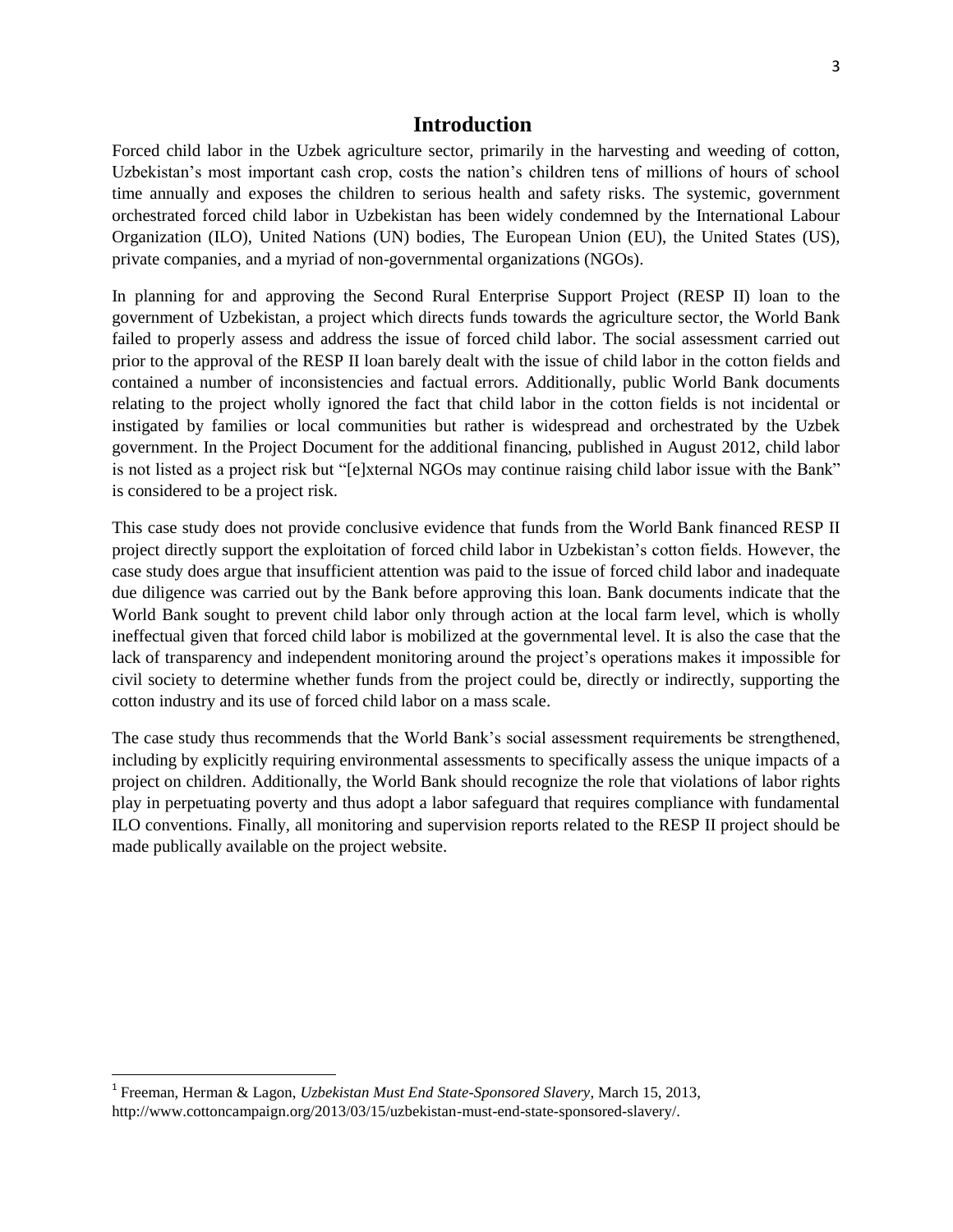# **Background**

<span id="page-3-0"></span>*Uzbekistan is the only country where children are organized and forced by the government to harvest cotton which earns the Uzbek government over one billion dollars annually. The cotton sector in Uzbekistan is strictly managed by the central government in Tashkent who imposes cotton production quotas on all farmers and local governments and determines procurement prices*. 2

Uzbekistan is a country of 29 million people with a GDP of approximately US\$ 45 billion. More than 25% of Uzbekistan's population is employed in the agriculture sector and cotton is the country's most important cash crop. Uzbekistan exports 1 million tons of cotton per year, making the country the world's third largest exporter of cotton.<sup>3</sup>

The Uzbek government maintains tight control over "all aspects of cotton production. These aspects include the area utilized, production targets, prices, inputs, procurement and marketing."<sup>4</sup> It is the government that profits the most from the export of cotton or "white gold" with farmers earning little above subsistence incomes. "The central government tells farmers how much cotton to plant, buys it on the cheap at below market prices and sells it abroad at a huge profit. And state-sponsored forced labor is the lubricant that keeps the creaky gears of this economically irrational system from collapsing."<sup>5</sup>

On 12 June 2008 the World Bank approved the Rural Enterprise Support Project, Phase II for Uzbekistan. The project's stated objective is "to increase the productivity and financial and environmental sustainability of agriculture and the profitability of agribusiness in the project area." This was to be carried out through "the provision of financial, infrastructure and capacity building support to newly independent farmers."<sup>6</sup> As of September 2012, the project made loans of "US\$ 25.7 million to 317 agribusinesses to finance agricultural machinery, processing equipment, packaging equipment and materials, investments in tree-crops, poultry, fishery and livestock production."<sup>7</sup> The project was designed, in part, to diversify agricultural production, reducing the reliance on cotton as a cash crop and increasing the cultivation of fruits and vegetables as well as the raising of livestock. Other goals of the project include improving irrigation and drainage systems and providing training and advisory services to farmers to strengthen farm management capacity. A second round of funding for the project was approved in September of 2012.

As the US Department of State noted in a cable from the US Embassy in Tashkent "While virtually all farms in Uzbekistan are now classified as private, they are still tied to the state order system. Farmers are required to both seed a certain amount of their land with cotton each year and produce a certain quantity

<sup>2</sup> Business Social Compliance Initiative, *BSCI Guidance on Uzbek Cotton*, October 2012, [http://www.bsci](http://www.bsci-intl.org/bsci-guidance-uzbek-cotton-0)[intl.org/bsci-guidance-uzbek-cotton-0.](http://www.bsci-intl.org/bsci-guidance-uzbek-cotton-0)

<sup>3</sup> International Cotton Advisory Committee, *Cotton Fact Sheet: Uzbekistan*, 2011,

http://www.icac.org/econ\_stats/country\_fact\_sheets/fact\_sheet\_uzbekistan\_2011.pdf.  $^{4}$ *Id*.

<sup>5</sup> Freeman, Herman & Lagon, *Uzbekistan Must End State-Sponsored Slavery*, March 15, 2013,

http://www.cottoncampaign.org/2013/03/15/uzbekistan-must-end-state-sponsored-slavery/.

<sup>6</sup> World Bank, *Integrated Safeguards Data Sheet*, April 21, 2008, http://www-

wds.worldbank.org/external/default/WDSContentServer/WDSP/IB/2008/04/21/000076092\_20080422135153/Rend ered/PDF/Integrated0Saf1et010Appraisal0Stage.pdf.

<sup>7</sup> World Bank Press Release, *World Bank Continues Supporting Productivity and Sustainability of Agriculture in Uzbekistan*, September 11, 2012, http://www.worldbank.org/en/news/press-release/2012/09/11/world-bankcontinues-supporting-productivity-and-sustainability-of-agriculture-in-uzbekistan.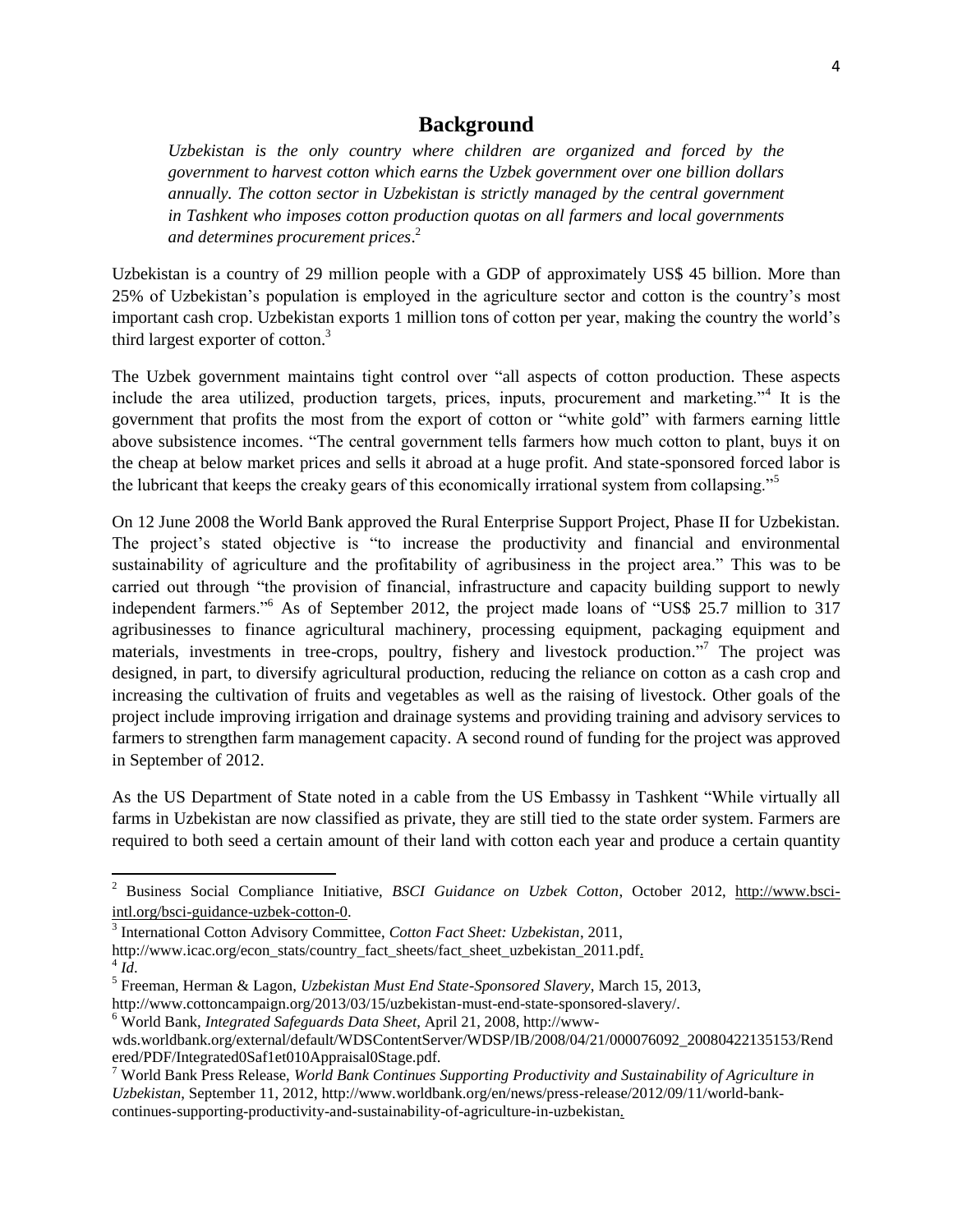for the state purchase."<sup>8</sup> It is thus virtually impossible for the World Bank to finance agricultural projects without working with farmers that are engaged in state mandated cotton growing, and thus in the exploitation of the worst forms of child labor.

# **Forced Child Labor in the Cotton Sector**

<span id="page-4-0"></span>Widespread and systematic use of forced child labor in manual cotton picking occurs every autumn at the direction of the Uzbek government. School children as young as ten years old are forced to pick cotton in inhuman conditions under the supervision of teachers, school administrators, and government officials from mid-September through late November, resulting in several months of missed classes. In many cases schools are shut down and students are bused from their homes to rural areas where they are housed in illequipped dormitories for the duration of the harvest. The children are required to pick cotton for more than 12 hours per day and those who fail to meet the daily cotton quota—as high as 60 kgs for older children—are routinely beaten.<sup>9</sup> Forced child labor is also sometimes used in the weeding of cotton plants earlier in the season.

In many cases parents and children are forced to sign documents stating that they are participating in the harvest voluntarily. However, the reality is that families are virtually never given a genuine choice with respect to participation in the cotton harvest, children who refuse to join the harvest are often threatened with expulsion from school and their parents may face steep fines. In most cases children participating in the cotton harvest, or weeding cotton, receive little or no compensation for their labor.

Uzbekistan has ratified ILO Convention 138, the Minimum Age Convention, ILO Convention 182, the Worst Forms of Child Labour Convention, ILO Convention 29, the Forced Labour Convention, ILO Convention 105, the Abolition of Forced Labour Convention, and the UN Convention on the Rights of the Child. The country also has laws on the books that set 16 as the minimum age for employment and that call for the protection of the rights of the child. However, these domestic and international obligations are completely ignored when it comes time for the annual cotton harvest.

The conditions that children are subject to during the cotton harvests present serious hazards to their health and development. The extensive use of pesticides in the cotton fields exposes the working children to high levels of dangerous chemicals which can lead to respiratory illness, skin diseases, and other health problems. Additionally, the dormitories where students are housed are unheated and in many cases lack access to clean water and sanitary facilities, increasing rates of communicable diseases. Finally, workplace safety standards are not observed in the cotton fields, leaving children at risk of debilitating injury. There is generally little access to medical services for children working in the cotton fields and children who develop illnesses are often forced to continue working while ill.

There is some evidence that, in the most recent harvest during the fall of 2012, the government reduced, but did not eliminate, its use of the youngest children in the harvest, shifting the burden of forced labor

<sup>&</sup>lt;sup>8</sup> US Department of State, Cable from the US Embassy in Tashkent Uzbekistan: Information on Forced Labor and Child Labor for Mandatory Congressional Reporting Requirements, June 6, 2008.

<sup>9</sup> Human Rights Watch, *Uzbekistan: Forced Labor Widespread in Cotton Harvest*, January 26, 2013, http://www.hrw.org/news/2013/01/25/uzbekistan-forced-labor-widespread-cotton-harvest.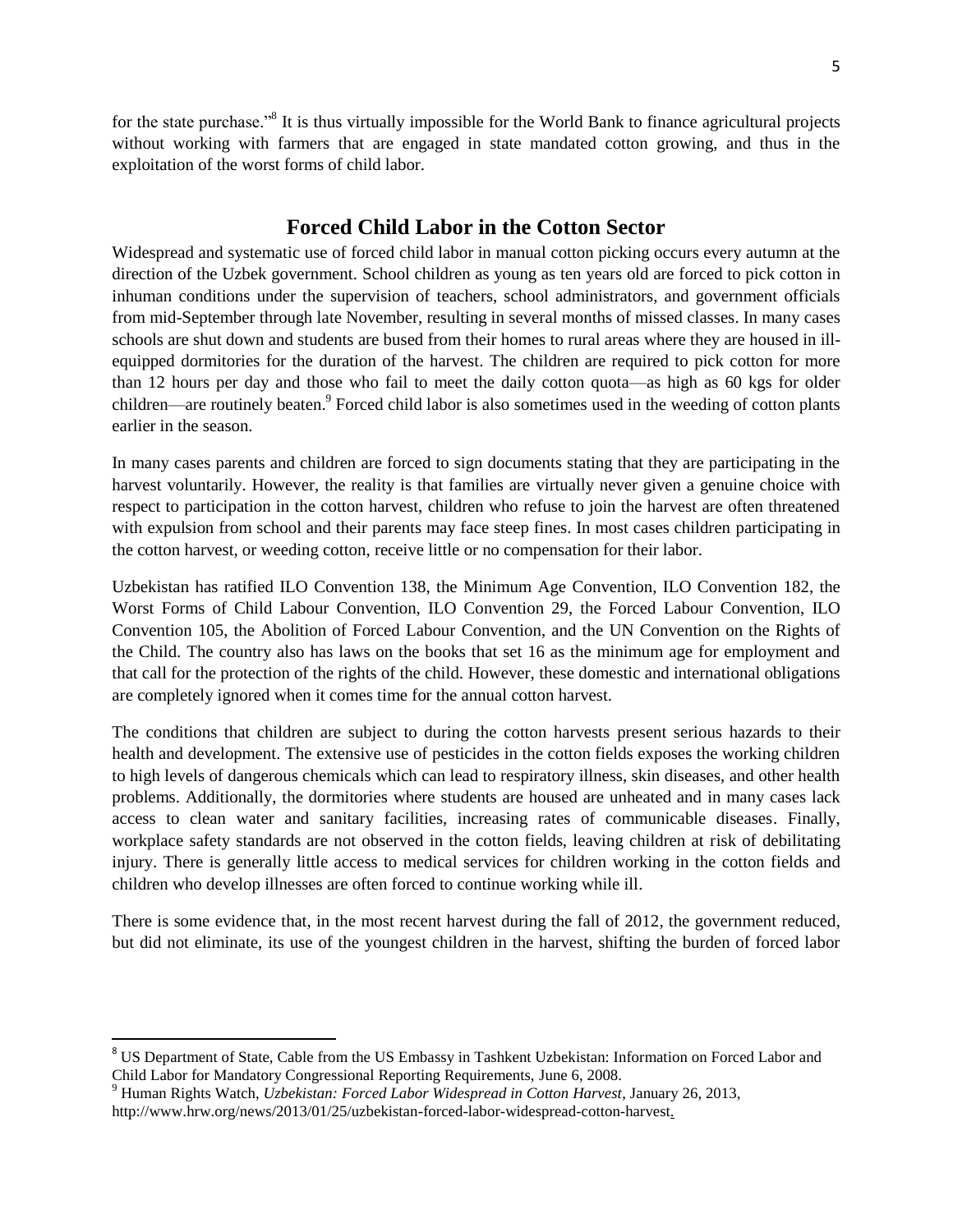onto older children, ages 15-17, and adults.<sup>10</sup> Given the dangerous nature of the work, the extent to which cotton picking interferes with school attendance, and the fact that all such work constitutes forced rather than voluntary labor, it is clear that the child labor in the cotton industry continues to violate ILO core labor standards. The ILO Committee of Experts on the Application of Standards and Recommendations (CEACR) observed in its 2013 report,

"section 241 of the Labour Code prohibits the employment of persons under 18 years in hazardous work, and that the "list of occupations with unfavourable working conditions in which it is forbidden to employ persons under 18 years of age" prohibited children from watering and gathering cotton by hand."<sup>11</sup>

#### <span id="page-5-0"></span>International Recognition of Forced Labor in the Cotton Sector

The fact that every fall the Uzbek government forcibly mobilizes more than a million children and adults to participate in the grueling and hazardous cotton harvest has been acknowledged and condemned by a myriad of UN bodies, the European Union, the United States government, non-governmental organizations and private companies.

In 2012 the ILO Committee of Experts on the Application of Conventions and Recommendations noted with respect to Convention 182 the extent to which the Uzbek government's policy of forcing children to participate in the cotton harvest represents a serious threat to children's well-being stating that:

UNICEF completed observation visits in 12 regions, finding that: (i) children aged 11–17 years old had been observed working full time in the cotton fields across the country; (ii) the mobilization of children had been organized by way of instructions passed through Khokimyats (local administration), whereby farmers are given quotas to meet and children are mobilized by means of the education system in order to help meet these quotas; (iii) in some instances, farmers had also made a private arrangement with schools to pick their cotton often in return for material resources or financial incentives for the school; (iv) children were predominantly supervised in the fields by teachers; (v) in over a third of the fields visited, children stated that they were not receiving the money themselves; (vi) quotas for the amount of cotton children were expected to pick generally ranged between 20 to 50 kilos per day; (vii) the overwhelming majority of children observed were working a full day in the field and as a result, were missing their regular classes; (viii) children worked long hours in extremely hot weather; (ix) pesticides were used on the cotton crop that children spent hours hand picking; (x) some children reported that they had not been allowed to seek medical attention even though they were sick; and (xi) that the only noticeable progress towards the eventual elimination of the use of children in cotton picking was observed in the Fergana region.

Both the United States government and the European Parliament have sought to address forced child labor in Uzbekistan. The European Parliament rejected a trade deal that would have eased Uzbekistan's export of textiles to Europe because "independent international observers have gathered evidence of

 $\overline{a}$ 

<sup>&</sup>lt;sup>10</sup> Open Society Foundations, *Changing the Pattern, but Not the Policy: Uzbekistan Shifts the Demographics of Forced Labor*, January 17, 2013, [http://www.opensocietyfoundations.org/voices/changing-pattern-not-policy](http://www.opensocietyfoundations.org/voices/changing-pattern-not-policy-uzbekistan-shifts-demographics-forced-labor)[uzbekistan-shifts-demographics-forced-labor.](http://www.opensocietyfoundations.org/voices/changing-pattern-not-policy-uzbekistan-shifts-demographics-forced-labor)

<sup>&</sup>lt;sup>11</sup> Committee of Experts on the Application of Conventions and Recommendations, Individual Observation concerning Worst Forms of Child Labour Convention, 1999 (No. 182) Uzbekistan, p. 406, 2013.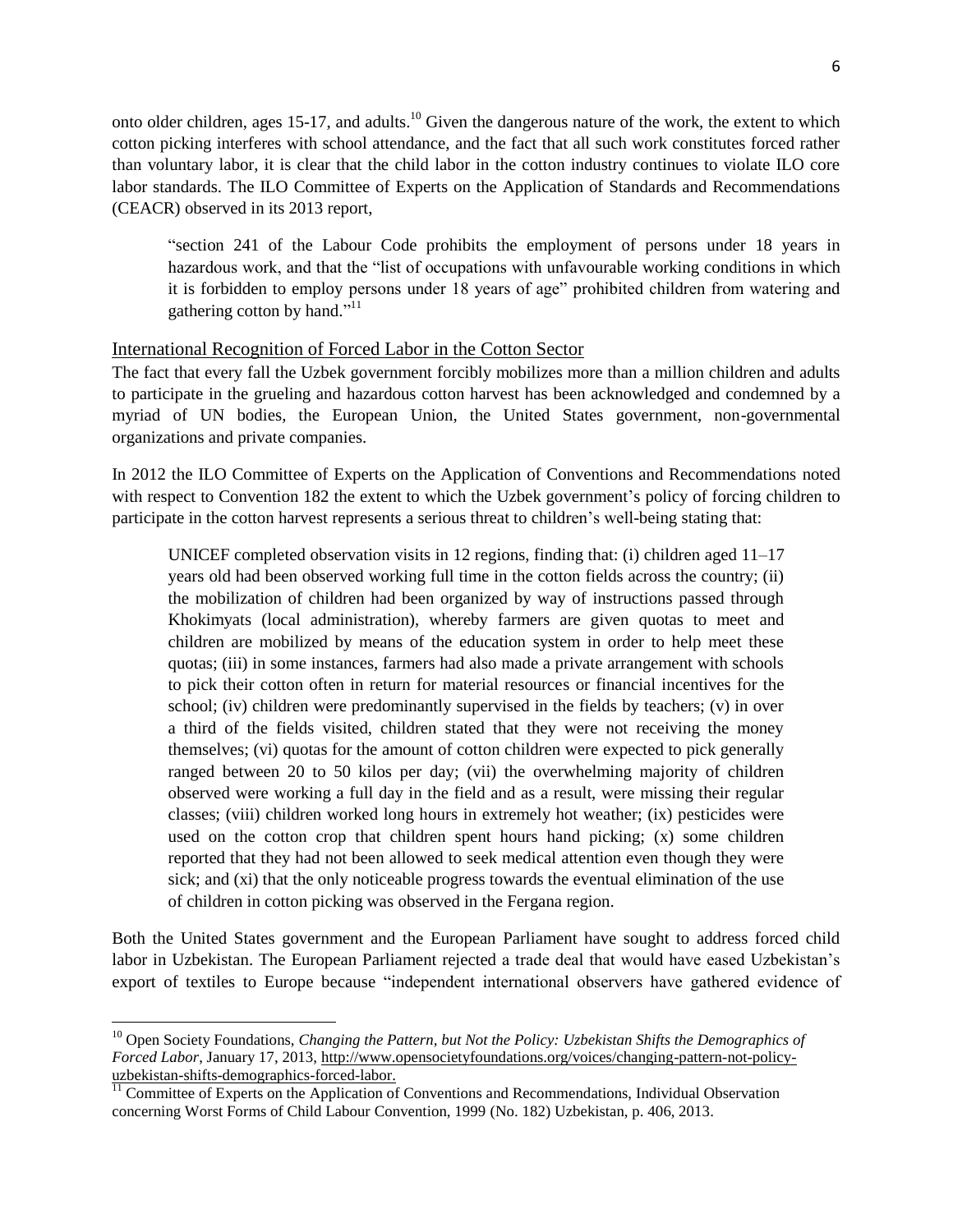forced labour and in particular forced child labour as a systematic and organised practice involving pressure on teachers and families with the participation of the police and security forces." The United States government's 2012 Trafficking in persons Report wrote that "[d]omestic labor trafficking remains prevalent during the annual cotton harvest, when many school-age children as young as 10 years old, college students, and adults are victims of government-organized forced labor. The Uzbek government continued to force children and adults to pick cotton." Similarly, the US Department of Labor's findings on the Worst Forms of Child Labor in Uzbekistan stated that

In 2011, Uzbekistan made no advancement in efforts to eliminate the worst forms of child labor. Authorities again closed schools and mobilized children to work in the annual autumn cotton harvest to meet Government-mandated harvest quotas ... During the autumn harvest, children, estimated to number in the hundreds of thousands, continue to be forced to work due to a governmental system that requires local administrators and farmers to meet cotton harvest quotas.

Additional sources commenting on the issue include the Committee on the Elimination of Discrimination Against Women which expressed concern about "the educational consequences of girls and boys working during the cotton harvest season" and the Human Rights Committee which "remains concerned about reports, according to which children are still employed and subjected to harsh working conditions in particular for cotton harvesting." Even the clothing company Carter's "prohibits the use of any cotton from Uzbekistan in our products" because "of the systemic, government-sanctioned use of forced child labor in the harvesting of cotton in Uzbekistan", and Walmart has expressed the fact that it "has instructed its global supply base to cease sourcing cotton and cotton materials from Uzbekistan in an effort to persuade the Uzbek government to end the use of forced child labor in cotton harvesting."

Despite the widespread recognition of the seriousness of the problem of forced child labor in the Uzbek agriculture sector, the World Bank failed to treat this as a significant issue in the context of the RESP-II project, according to its own documents.

## **Assessment Process for RESP-II**

#### <span id="page-6-1"></span><span id="page-6-0"></span>2008 Project Appraisal

The only public World Bank document in which the issue of child labor in Uzbekistan is discussed prior to the approval of the RESP II loan comes in the Project Appraisal document and the Social Assessment undertaken by the government of Uzbekistan in March 2008. Only one paragraph of the Social Assessment discusses the problem of child labor in cotton production and it reads as follows:

"**Respondents stated that school children are not exploited for cotton production**. Indeed, the recent work of UNICEF and the SA[Social Assessment] showed the lack of worst forms of child labor in rural Uzbekistan. There is little difference in the nature of child labor on the cotton plantations and on DF[dehkan farm]. **Usually, 12 to 18 year old children are not used in Fes**[farm enterprises] **during weeding, cotton and guzapaia (cotton stems) picking. Their labor is used during the period of cotton picking when districts/provinces cannot fulfill their plan of cotton picking**. Children do not participate in cleaning of the irrigation and drainage systems. **In some provinces where there was a shortage of farm labor school children were picking cotton** (grades 5 and above), and in other provinces there worked only high school children (pupils of 8-11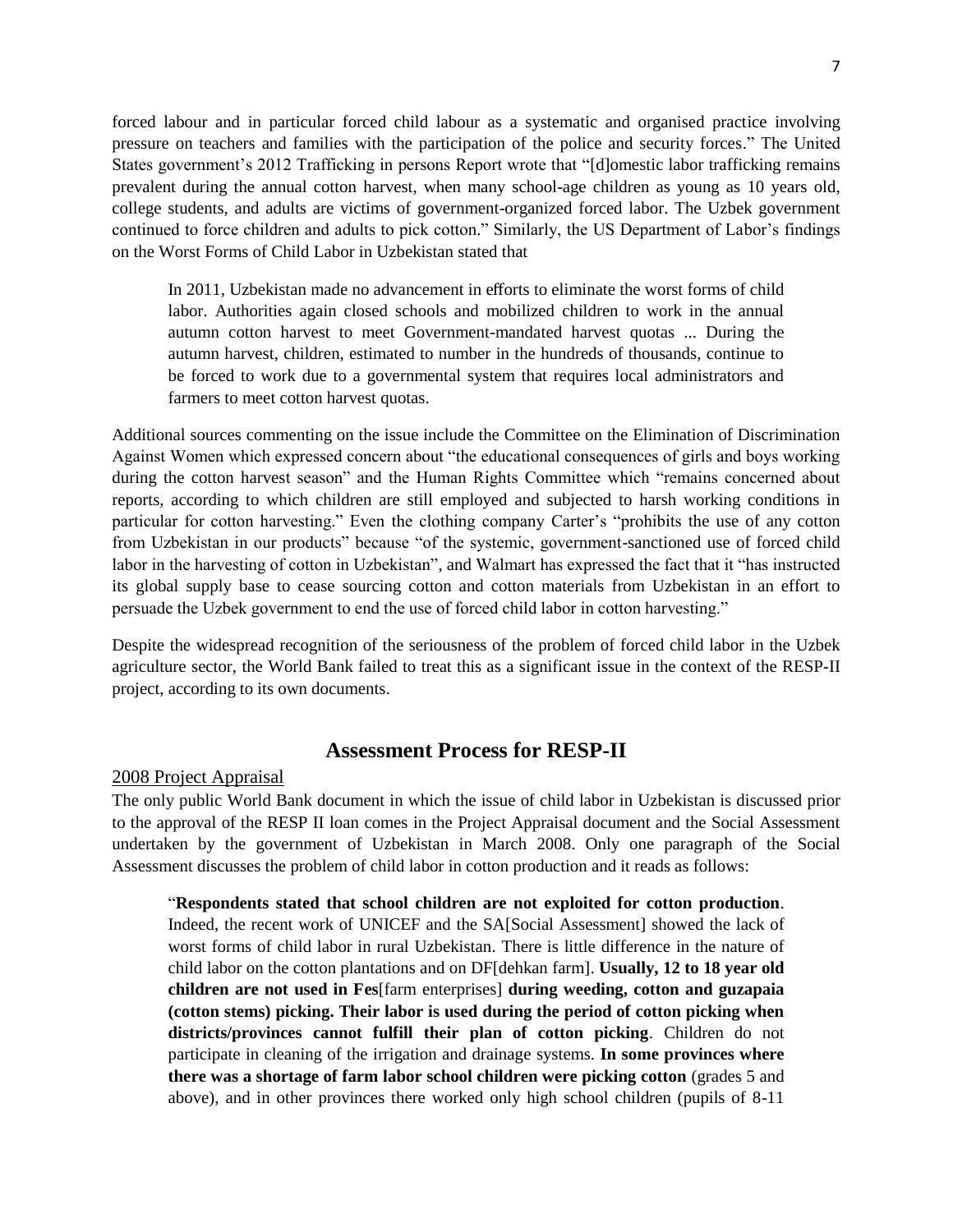grades and college students). In some provinces, where there is excess farm labor (women), children were not involved at all. Women and schoolchildren believe that they can earn the most only when they pick cotton when **each can earn more than \$7 per day and more than \$300 per month**, which many families badly need."

This paragraph contains statements that appear to contradict one another, making it difficult to determine whether the Bank recognized the extent to which forced child labor is present in Uzbekistan's cotton fields. The paragraph begins by stating that "school children are not exploited for cotton production" but then goes on to say that "when there was a shortage of farm labor school children were picking cotton." Similarly the paragraph states that "Usually, 12 to 18 year old children are not used in FEs during weeding, cotton and guzapaia (cotton stems) picking. Their labor is used during the period of cotton picking when districts/provinces cannot fulfill their plan of cotton picking." This appears to be arguing that child labor is used only when it was seen to be needed, which makes it no more acceptable and is in no way relevant to Uzbekistan's international obligations to prevent the worst forms of child labor. The paragraph also fails to address the fact that the shortage of farm labor that precipitates the so-called inability to "fulfill their plan of cotton picking" —and thus the resort to forced child labor—occurs as a direct result of government policy, namely the setting of an artificially low price for cotton such that farmers cannot afford to pay wages sufficient to attract legitimate adult labor.

The assessment goes on to assert that women and schoolchildren "can earn more than \$7 per day and more than \$300 per month" from picking cotton. The evidence contradicts this assertion and many sources have documented the fact that schoolchildren are receiving nowhere close to \$7 per day, and in some cases receiving no compensation at all for picking cotton. However, the more glaring problem with the statement that they "can earn more than \$7 per day and more than \$300 per month" is the fact that the numbers simply do not add up. In a normal 30 day month, even if one works seven days a week, \$7 per day only provides an income of \$210 per month.

The only other place in which the Project Appraisal document seeks to address the issue of child labor, paragraph 76 in the appraisal summary section, is explicitly based upon the social assessment conducted by the government and discussed above. This is extremely problematic given that, if the risk of the worst forms of child labor is not properly assessed and understood, it is impossible for the World Bank to take adequate measures to ensure that the RESP II loan does not contribute to forced child labor in Uzbekistan. Paragraph 76 itself demonstrates why this concern is all too real as it states that one way the project addresses the issue of child labor in the cotton fields is by financing "public awareness raising to inform farmers and the public about child labor issues and relevant legislation." However, as the US State Department recognized in June 2008, at exactly the time this project was approved, "[a]s a long-standing practice dating from the Soviet era, the use of child labor during the cotton harvest is widely tolerated by society. Probably the most important factor is the continuance of the quota system for cotton production." <sup>12</sup> This demonstrates that efforts to educate "farmers and the public" will have little impact on the rates of forced child labor until change occurs at the governmental level. Similarly, covenants with individual borrowers that require farmers or agribusiness owners to comply with all relevant ILO provisions are ineffectual at addressing the labor problems in the cotton industry.

Directly related to this lack of understanding is the fact that the Project Appraisal fails to acknowledge, in either paragraph 76 or the Social Assessment, that the child labor taking place in the cotton sector is

<sup>&</sup>lt;sup>12</sup> US Department of State, Cable from the US Embassy in Tashkent Uzbekistan: Information on Forced Labor and Child Labor for Mandatory Congressional Reporting Requirements, June 6, 2008.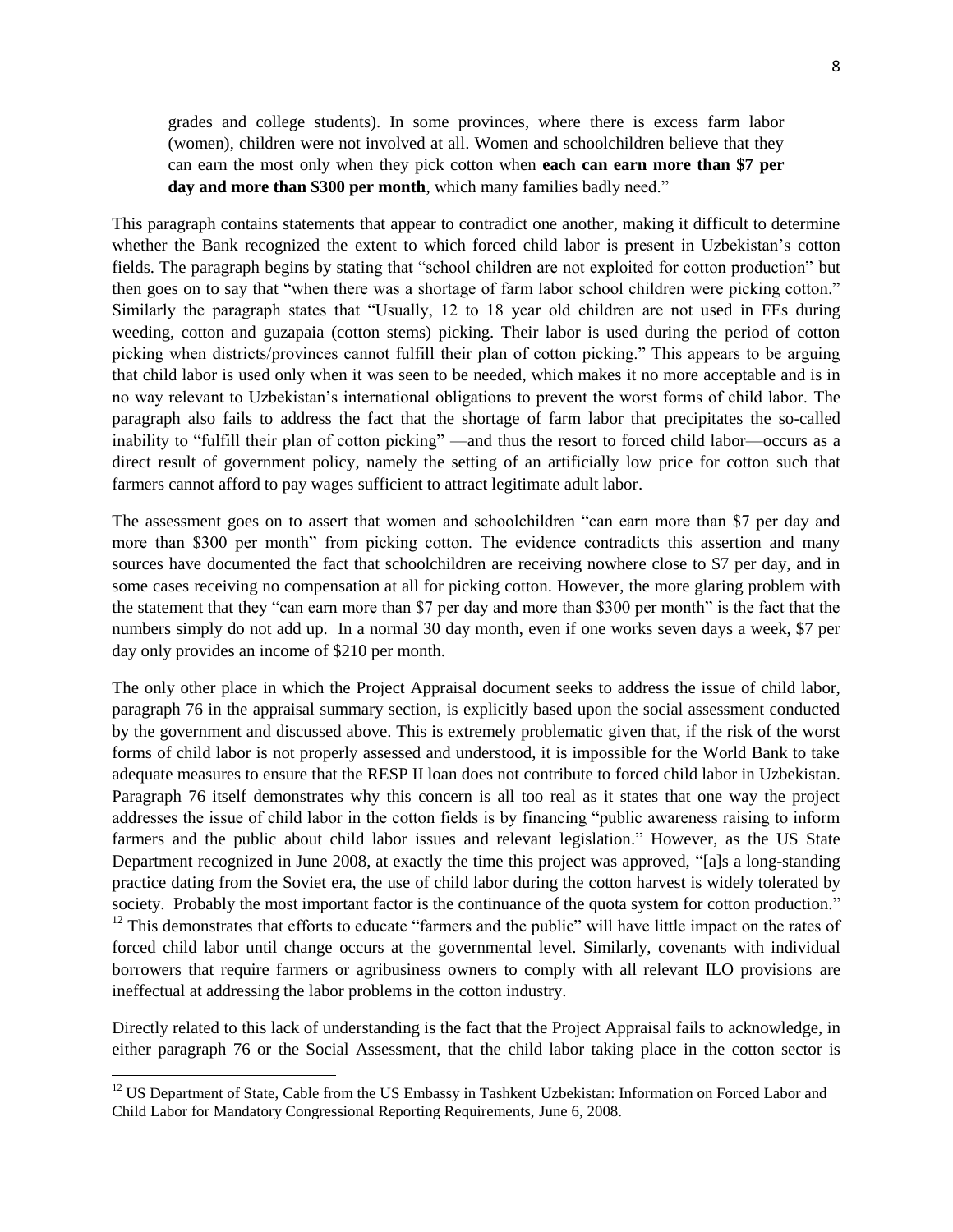forced labor. Thus, by definition, it constitutes the worst forms of child labor as defined by ILO Convention 182 which states that, "[f]or the purposes of this Convention, the term 'the worst forms of child labour' comprises: (a) all forms of slavery or practices similar to slavery, such as the sale and trafficking of children, debt bondage and serfdom and forced or compulsory labour." This directly contradicts the statement in the Social Assessment that there is an absence of the worst forms of child labor in rural Uzbekistan. Additionally, the suggestion in paragraph 76 that the "[g]overnment is already taking steps to eliminate this practice" is not backed up with any evidence and is completely contradicted by the facts on the ground.

## <span id="page-8-0"></span>2012 Additional Financing for the Second Rural Enterprise Support Project

For the second round of financing for the RESP II project, only two new World Bank documents were made public—a November 2011 Environmental Management Framework which failed to address the issue of labor at all and an August 2012 Project Paper. The Project Paper included only the following references to the issue of child labor:

- "The additional finance will continue to focus on 3 main social issues: (i) to ensure that no child labor is used in any of the enterprises supported by the project; (ii) to give preference to activities that lead to creation of additional jobs; and (iii) to encourage the direct and indirect targeting of women beneficiaries as well as any other vulnerable group where feasible."
- "There is limited scope to affect other vulnerable groups such as disabled persons, or children used as labour as the equipment bought is normally heavy and requires hygienic environments with restricted entry. This, along with the need for formal work passports for employment, is why the risk of child labor is seen to be low in activities directly financed by the project."
- "All beneficiaries need to comply with the ratified ILO conventions and local child labor regulations. On site supervision by the PFIs, RRA and Bank supervision mission also will look into this issue as necessary."<sup>13</sup>

The document contains no discussion of existing forced child labor in the agriculture sector, no mention is made of the fact that child labor in Uzbekistan is compulsory and orchestrated by the government and no reference is made to how the Bank will ensure that no forced child labor is used in the project. There is also absolutely no examination of the possibility that the loan could contribute indirectly to the continuation of child labor in the Uzbek cotton industry, through the strengthening of the government's state order system of cotton production which is underpinned by mass forced labor and manipulation of land ownerships and cotton prices. Additionally, sufficient financial data from the project's implementation has not been made available to determine how the money is being used and to verify that it is not directly, or indirectly, reaching cotton farms that benefit from child labor.

Similarly, while the Bank reports in this document that, "[t]here have been no cases of use of child labor in RESP II,"<sup>14</sup> there is no way to verify this claim. The Bank's supervision mission have not made public any reports related to the beneficiaries' compliance "with the ratified ILO conventions and local child labor regulations" despite the requirement in the Project Paper.<sup>15</sup> The fact that such documents have not been made public is particularly worrisome in light of the Uzbek government's continued denial, year after year, of requests by the ILO, employers and workers organizations, governments, and NGOs for

<sup>13</sup> World Bank, *Project Paper on a Proposed Additional Credit in the Amount of SDR 26.4 Million to the Republic of Uzbekistan for the Second Rural Enterprise Project*, p. 8, August 6, 2012.

<sup>14</sup> *Id.*  $\overline{15}$   $\overline{Id}$ .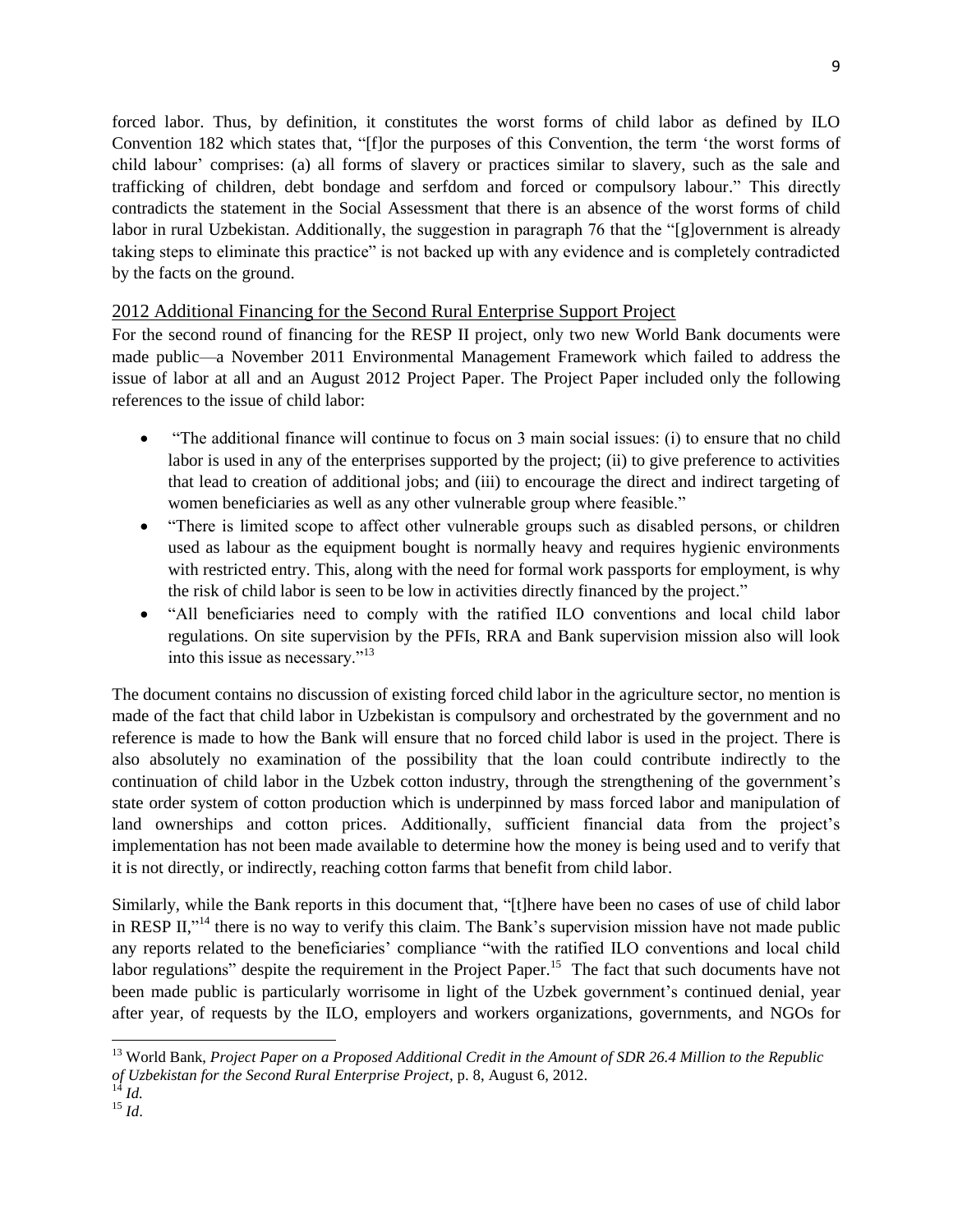Uzbekistan to allow a high-level ILO tripartite observer mission into the country to monitor the cotton harvest.

We note that the Bank lists that one of the focus areas of the additional financing is "to ensure that no child labor is used in any of the enterprises supported by the project."<sup>16</sup> However, the fact that the Operational Risk Assessment Framework, does not list child labor as a risk related to the project but simply states categorically that "[t]here have been no cases of use of child labor in RESP II" is worrisome. The US government clearly saw the issue of forced labor in the Uzbek agriculture sector as a genuine risk factor in this project as it abstained on the vote for the additional funding, noting in its explanation for doing so that the project was "leading into sector with ongoing labor violations."<sup>17</sup> Yet rather than acknowledge the high level of forced child labor in the sector the project is operating in as a Project Risk, the Operational Risk Assessment Framework lists "[e]xternal NGOs may continue raising child labor issue [sic] with the Bank" as a Project Risk.

| 1. Project Stakeholder Risks                                                                                  |                                                                                                                        |                 |  |                              |  |                |         |  |
|---------------------------------------------------------------------------------------------------------------|------------------------------------------------------------------------------------------------------------------------|-----------------|--|------------------------------|--|----------------|---------|--|
| 1.1. Stakeholder Risk                                                                                         | <b>Rating</b>                                                                                                          | <b>Moderate</b> |  |                              |  |                |         |  |
| Description:                                                                                                  | <b>Risk Management:</b>                                                                                                |                 |  |                              |  |                |         |  |
| Bank's relation with Borrower is<br>positive and project's PDOs are<br>aligned with Bank's sector priorities. | Bank will continue advocacy for the reform agenda with intensive<br>consultations with Government and donor community. |                 |  |                              |  |                |         |  |
|                                                                                                               | The Bank will address this issue by continuing to include:                                                             |                 |  |                              |  |                |         |  |
| External NGOs may continue raising                                                                            | covenants in the Financing Agreement of the Additional Credit                                                          |                 |  |                              |  |                |         |  |
| child labor issue with the Bank.                                                                              | signed between the government and World Bank that all farmers                                                          |                 |  |                              |  |                |         |  |
|                                                                                                               | seeking credit for farm investments under this project must                                                            |                 |  |                              |  |                |         |  |
|                                                                                                               | comply with ratified ILO convention and all national child labor                                                       |                 |  |                              |  |                |         |  |
|                                                                                                               | laws and regulations; raise farmers' awareness about national                                                          |                 |  |                              |  |                |         |  |
|                                                                                                               | child labor laws and policies through the winter and summer                                                            |                 |  |                              |  |                |         |  |
|                                                                                                               | trainings, and in the project monitoring and evaluation plan, close                                                    |                 |  |                              |  |                |         |  |
|                                                                                                               | monitoring of the progress and compliance on labor issues through                                                      |                 |  |                              |  |                |         |  |
|                                                                                                               | regular supervision missions.                                                                                          |                 |  |                              |  |                |         |  |
|                                                                                                               | <b>Resp:</b>                                                                                                           | <b>Bank</b>     |  | Stage: Preparation Due Date: |  | <b>Status:</b> | Not yet |  |
|                                                                                                               |                                                                                                                        |                 |  |                              |  |                | due     |  |

The methods by which the Framework suggests that the risk that "[e]xternal NGOs may continue raising child labor issue [sic] with the Bank" will be mitigated are worrisome for reasons already discussed with respect to the initial RESP II loan. For example, the emphasis on providing training to farmers fails to address the real cause of forced labor, compulsory mass mobilization orchestrated by the government. Additionally, the fact that these measures are put in place to mitigate the risk of NGOs raising the issue of child labor, rather than to mitigate the risk of forced child labor, makes it abundantly clear that that such measures are a public relations effort rather than a genuine attempt to play a constructive role in ending Uzbekistan's forced child labor problem.

 $\overline{\phantom{a}}$ <sup>16</sup> *Id*.

<sup>&</sup>lt;sup>17</sup> United States Government, *MDB Voting Record September 2012*, available at [http://www.treasury.gov/resource](http://www.treasury.gov/resource-center/international/development-banks/Documents/Sept%202012%20monthly%20FINAL.pdf)[center/international/development-banks/Documents/Sept%202012%20monthly%20FINAL.pdf](http://www.treasury.gov/resource-center/international/development-banks/Documents/Sept%202012%20monthly%20FINAL.pdf)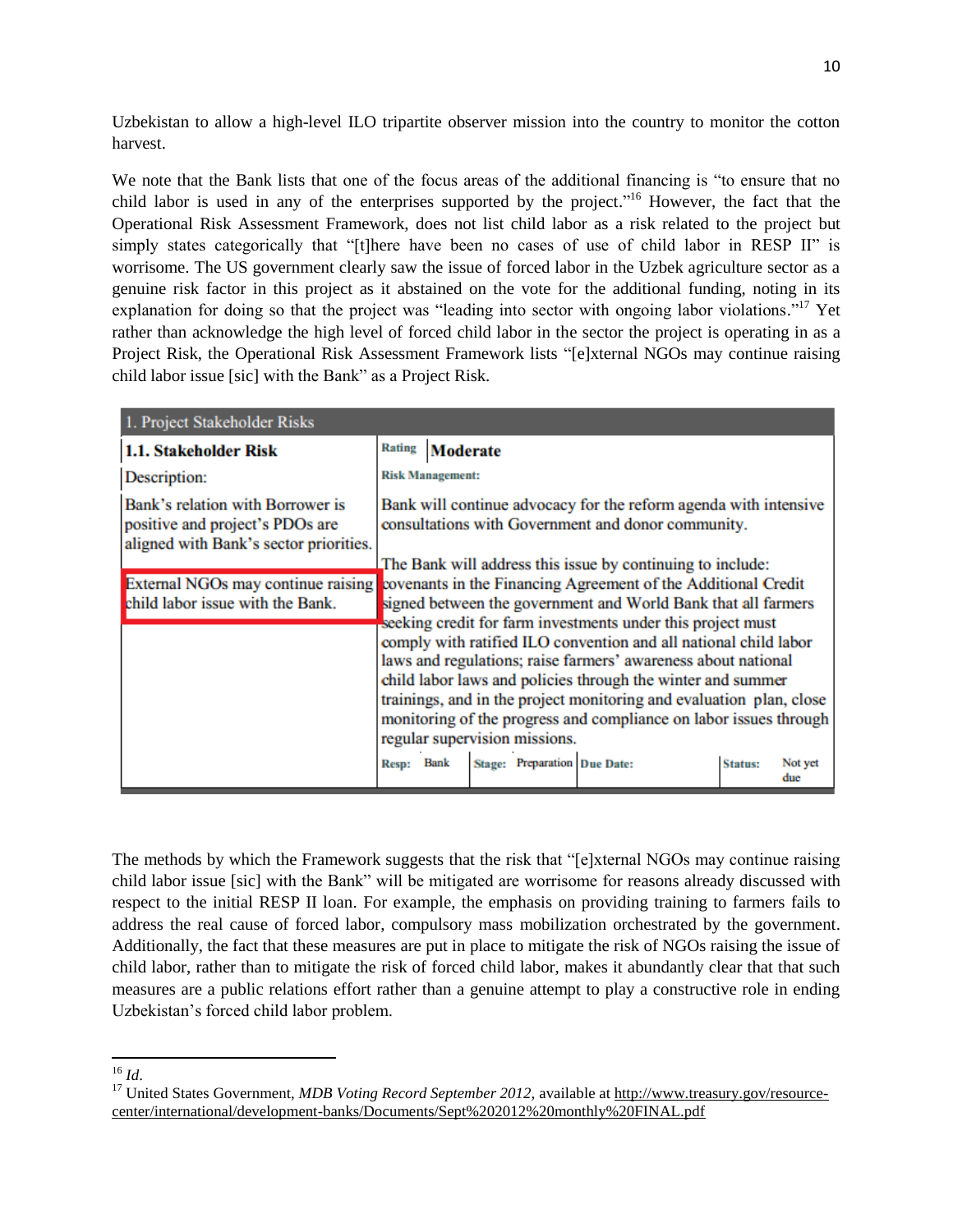The Uzbek government's practice of harassing NGOs, arbitrarily detaining human rights defenders, and torturing activists makes the World Bank's decision to list "external NGOs" as a risk associated with the project particularly worrisome. Doing so puts local activists monitoring the forced child labor issue within Uzbekistan, and transmitting information to international NGOs, in increased danger by telegraphing to the Uzbek government that civil society represents a threat to the projects success.

# **Recommendations**

<span id="page-10-0"></span>World Bank approval of a project based upon an assessment with internally contradictory statements, readily apparent falsehoods, mathematical errors, and minimal treatment of forced child labor —an issue which impacts the health, safety and education of a nation's children—suggests an urgent need to improve the assessment process with respect to child protection. "Any revision of the Environmental and Social Impact Assessment safeguard policy must require the Environmental and Social Impact Assessment to specifically assess the unique impacts of the project on children. Such an assessment should examine the potential for the project to negatively impact the lives and development of children both directly and indirectly, and should look at areas of risk including, but not limited to, the health and safety of children, the possibility that a child's access to education will be interrupted, and the potential for increased economic or sexual exploitation of children, including child labor, prostitution and the sale and trafficking of children.

As the Committee on the Rights of the Child noted earlier this year in its General Comment on State obligations regarding the impact of the business sector on children's rights,

International organizations should have standards and procedures to assess the risk of harm to children in conjunction with new projects and to take measures to mitigate risks of such harm. These organisations should put in place procedures and mechanisms to identify, address and remedy violations of children's rights in accordance with existing international standards including when they are committed by or result from activities of businesses linked to or funded by them.<sup>18</sup>

Additionally, the World Bank should take a stronger stance on issues related to labor violations, such as the use of child labor and forced labor, by incorporating into its safeguard policies the core labor standards as defined by the ILO. Bank safeguards should prohibit the use of forced labor or the worst forms of child labor in all Bank projects, as well as in activities that may benefit either directly, or indirectly, from Bank funds. Safeguard policies should work towards the elimination of all forms of child labor, taking into account the distinction between forced child labor and other forms of child labor as well as the reality that punitive measures which push children out of remunerative employment without providing for their families' support may leave children vulnerable to trafficking or more dangerous forms of exploitation.

Finally, there is a need for increased transparency to allow civil society both within Uzbekistan and internationally to better understand how World Bank funds are used in a sector that is subject to strict government control. NGOs should be viewed as partners rather than risks and, particularly in countries where operating an NGO poses a danger to activists, the World Bank should refrain from listing NGOs as a risk associated with Bank projects. All monitoring and supervision reports related to the RESP II project

<sup>&</sup>lt;sup>18</sup> Committee on the Rights of the Child, *General Comment on State obligations regarding the impact of the business sector on children's rights*, p. 14, April 17, 2013, http://www2.ohchr.org/english/bodies/crc/comments.htm.